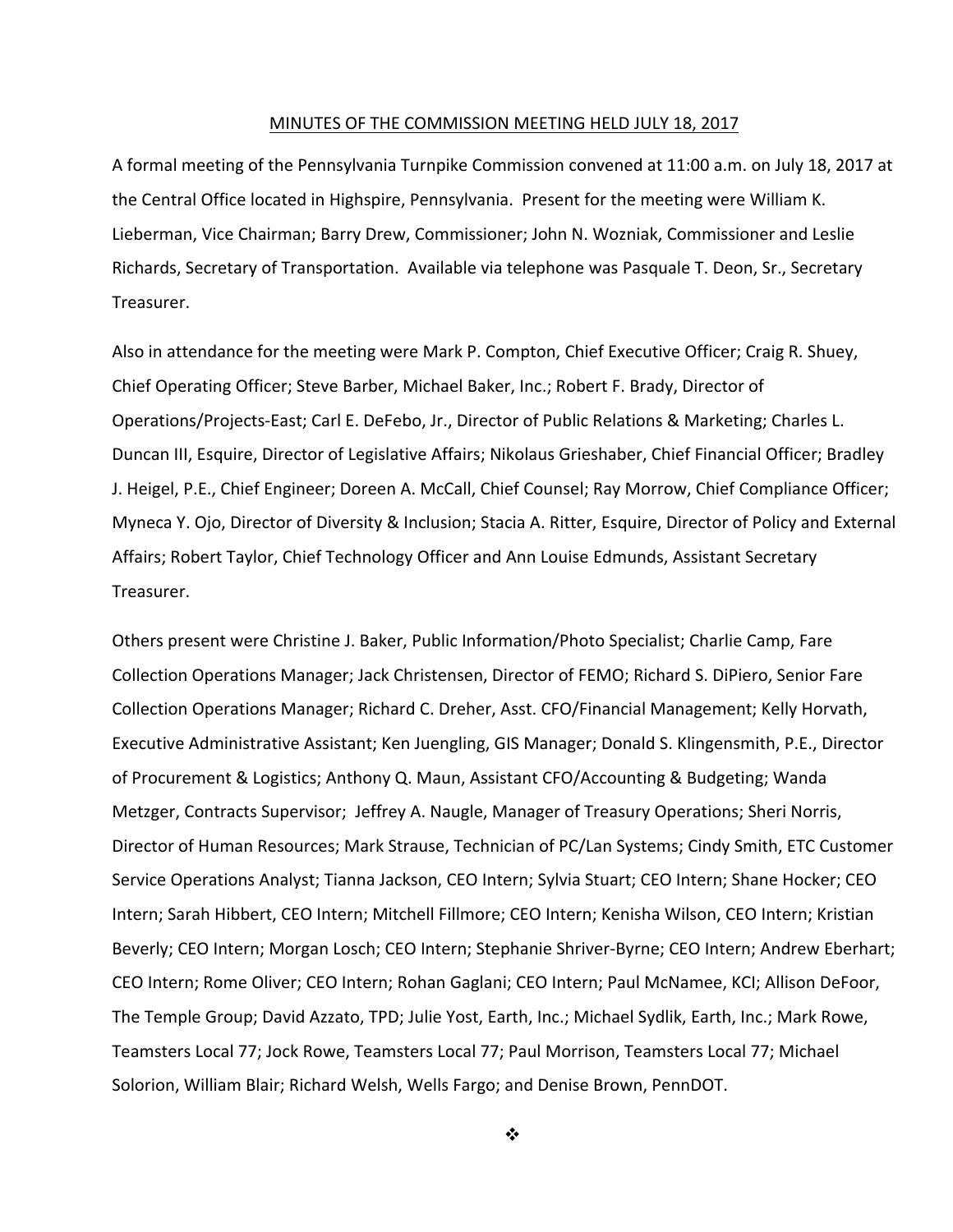MINUTES OF THE MEETING‐JULY 18, 2017 **2** | Page

Ms. Edmunds led the Commissioners, staff and visitors in the Pledge of Allegiance.

 $\frac{1}{2}$ 

The Assistant Secretary Treasurer, Ann Louise Edmunds, called the roll and declared a quorum available.

 $\cdot$ 

## SUNSHINE ANNOUNCEMENT

The Commissioners met in Executive Session prior to today's Formal Agenda Session to consider matters of Personnel, which included a demotion, incentive award, terminations, reclassifications, new hires, and vacancies.

The Commissioners also engaged in non‐deliberative informational discussions regarding various actions and matters, which have been approved at previous public meetings.

 $\frac{1}{2}$ 

### PUBLIC COMMENT

Ms. Edmunds: The public is welcome to address the Commission regarding items listed on the Agenda or other items not listed on the Agenda that are within the Commission's authority or control.

In order to conduct an orderly and effective meeting, all persons wishing to address the Commission should have signed in a requested time to speak. If you have not done so, you are invited to do so at this time.

There were no requests to address the Commission.

 $\bullet^{\bullet}_{\bullet} \bullet$ 

MS. EDMUNDS: The first item of business on the agenda is the election of Officers. We will begin with the election of a temporary Chair; the duties of the temporary Chair will be to accept nominations for Chair. Do I have a nomination for a temporary Chair?

COMMISSIONER DREW: I nominate Commissioner Wozniak for temporary Chair.

MS. EDMUNDS: Are there any other nominations?

MS. EDMUNDS: Hearing none, may I have a motion to close the nominations?

COMMISSIONER DEON: I move to close the nominations.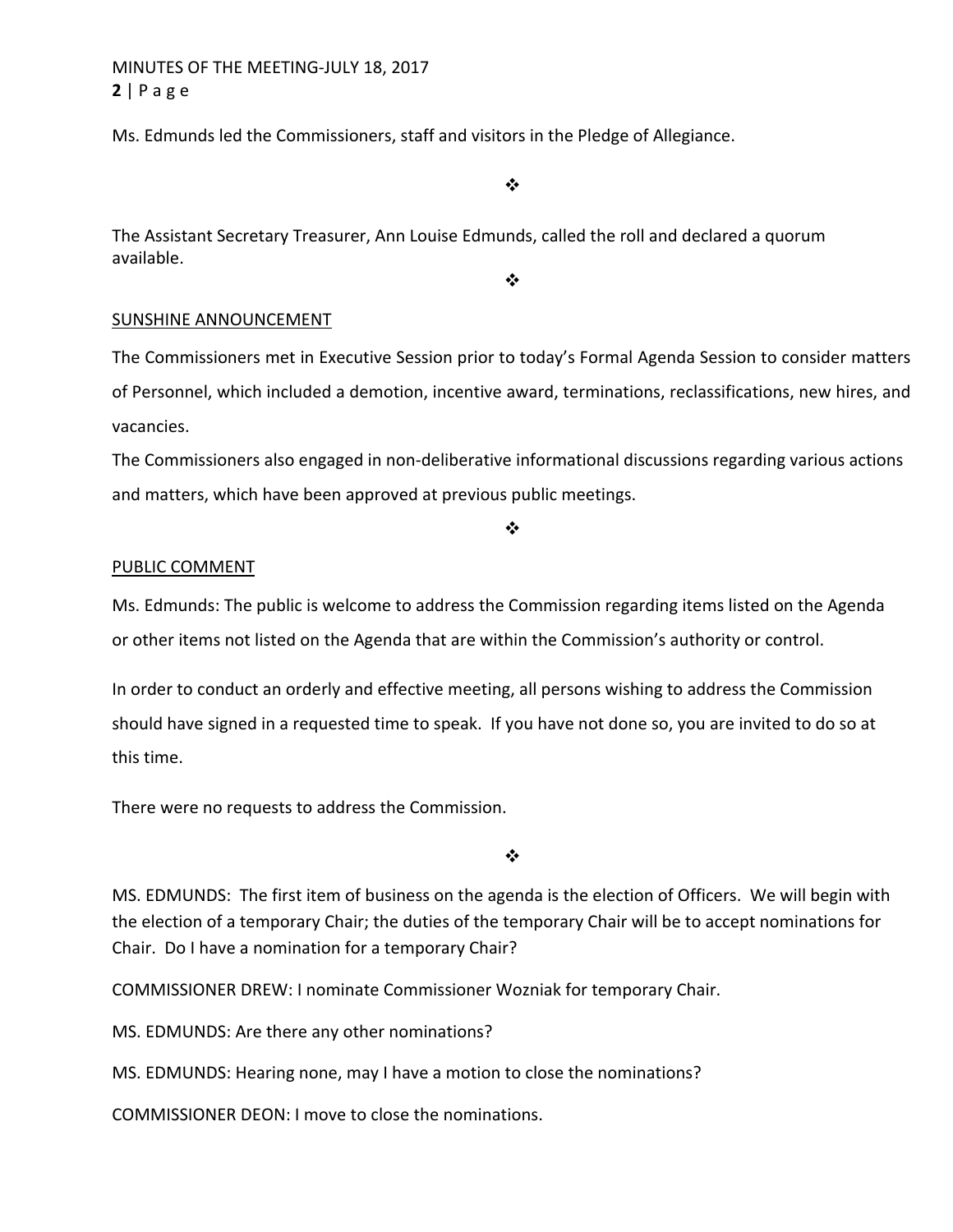MINUTES OF THE MEETING‐JULY 18, 2017 **3** | Page

MS EDMUNDS: May I have a second?

COMMISSIONER DREW: I second the motion.

MS. EDMUNDS: All those in favor of closing the nominations said I, opposed?

MS. EDMUNDS: Motion carries. We will now vote for Temporary Chair. All those in favor of Commissioner Wozniak for temporary Chair said I, opposed? Motion carries.

MS. EDMUNDS: Temporary Chair Wozniak will now accept nominations for Chair.

TEMPORARY CHAIR WOZNIAK: May I have a nomination for Chair?

COMMISSIONER DEON: I nominate Secretary Richards for Chair.

TEMPORARY CHAIR WOZNIAK: Are there any other nominations?

TEMPORARY CHAIR WOZNIAK: Hearing none, may I have a motion to close the nominations?

COMMISSIONER DREW: I move to close the nominations.

TEMPORARY CHAIR WOZNIAK: May I have a second?

COMMISSIONER LIEBERMAN: I second the motion.

TEMPORARY CHAIR WOZNIAK: Any discussion. Hearing none, I call for the vote.

MS. EDMUNDS: We will now have a roll call vote for the election of Chair.

Commissioner Deon, Commissioner Drew, Commissioner Lieberman, Commissioner Richards Commissioner Wozniak

MS. EDMUNDS: The vote is unanimous. Secretary Richards has been elected Chair.

MS. EDMUNDS: The newly elected Chair will now accept nominations for the following offices:

Vice Chair, Secretary Treasurer, two (2) Assistant Secretary Treasurer's

CHAIR RICHARDS: May I have nominations for Vice Chair.

CHAIR RICHARDS: I nominate Commissioner Lieberman for Vice Chair.

CHAIR RICHARDS: Are there any other nominations for Vice Chair?

CHAIR RICHARDS: Hearing none, may I have nominations for Secretary Treasurer.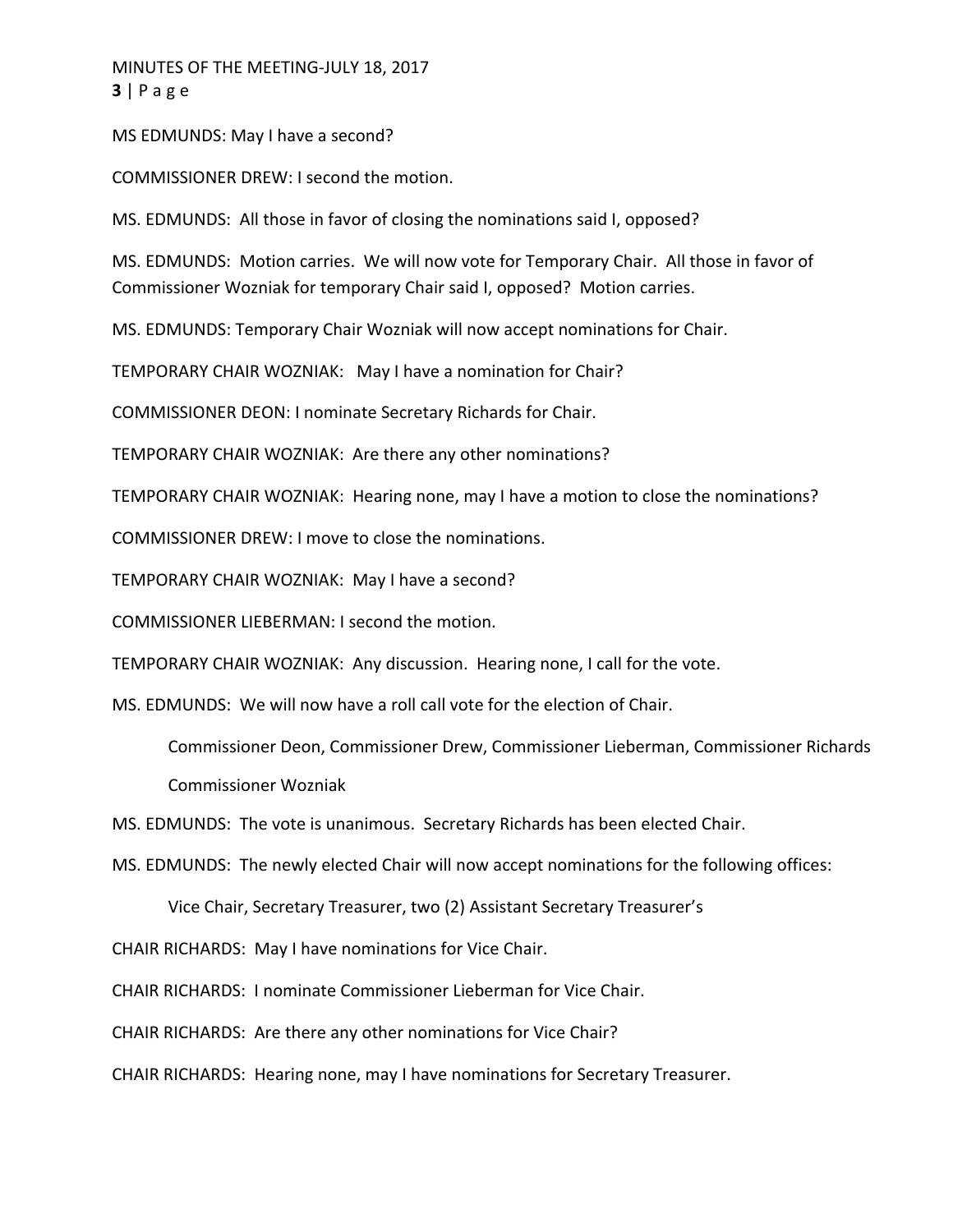MINUTES OF THE MEETING‐JULY 18, 2017 **4** | Page

COMMISSIONER WOZNIAK: I nominate Commissioner Drew for Secretary Treasurer.

CHAIR RICHARDS: Are there any other nominations for Secretary Treasurer?

CHAIR RICHARDS: Hearing none, may I have nominations for Assistant Secretary Treasurer.

COMMISSIONER DREW: I nominate Ann Louise Edmunds and Jeffrey Naugle for Assistant Secretary Treasurer.

CHAIR RICHARDS: Are there any other nominations for Assistant Secretary Treasurer?

CHAIR RICHARDS: Hearing none, may I have motion to close the nominations.

COMMISSIONER LIEBERMAN: I move to close the nominations.

CHAIR RICHARDS: May I have a second?

COMMISSIONER DREW: I second the motion.

CHAIR RICHARDS: Any discussion, Hearing none, I call for the vote. All those in favor of closing the nominations said I, opposed?

CHAIR RICHARDS: Motion carries.

MS. EDMUNDS: We will now have a roll call vote for the election of the nominated slate of officers.

Commissioner Deon, Commissioner Drew, Commissioner Lieberman, Commissioner Richards

Commissioner Wozniak

MS. EDMUNDS: The vote is unanimous. The Commission reorganization is complete. For the record:

Secretary Richards has been elected Chair

Commissioner Lieberman has been elected Vice Chair

Commissioner Drew has been elected Secretary Treasurer

Ann Louise Edmunds and Jeff Naugle have been elected Assistant Secretary Treasurer's.

Congratulations. We will now proceed with the Formal Agenda.

❖

#### MINUTES OF THE MEETING

Motion‐That the Minutes of the meeting held July 5, 2017 be approved and filed as submitted ‐were made by Commissioner Drew, seconded by Commissioner Wozniak, and passed unanimously.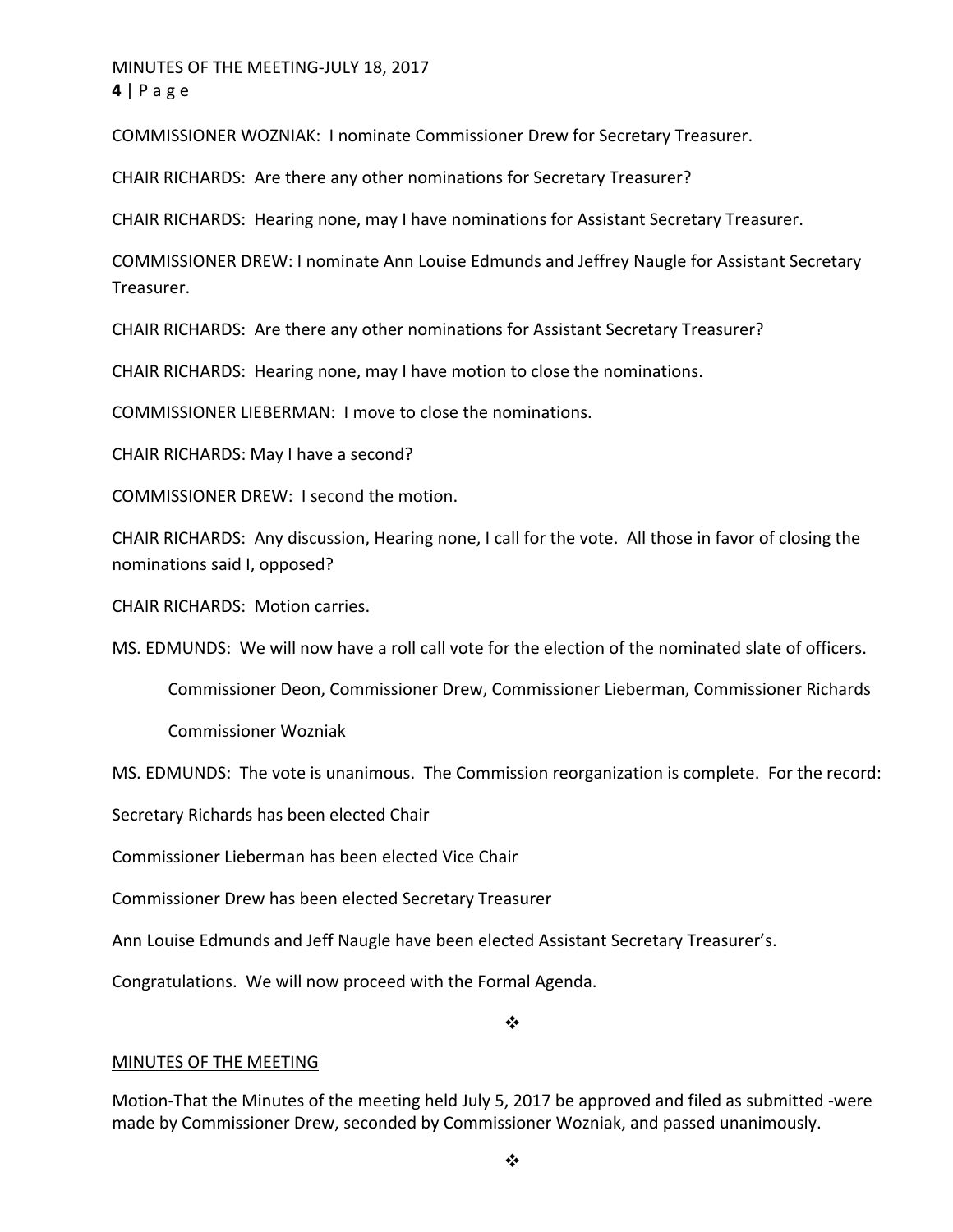# MINUTES OF THE MEETING‐JULY 18, 2017 **5** | Page

### **COMMUNICATIONS**

Motion‐That the Commission approves the memos received from the Chief Counsel and the Director of Procurement & Logistics ‐was made by Commissioner Drew, seconded by Commissioner Wozniak, and passed unanimously.

❖

#### PERSONNEL

Motion‐That the Commission approves the Personnel as submitted‐ was made by Commissioner Drew, seconded by Commissioner Wozniak, and passed unanimously.

❖

UNFINISHED BUSINESS No Unfinished Business to consider.

 $\bullet^{\bullet}_{\bullet} \bullet$ 

### NEW BUSINESS OCIP PAYMENT

Motion‐That the Commission authorizes the establishment of an Advisory Services Pool for consulting firms experienced in performing audits, forensic audits, best practices, compliance assessments, specialized security and investigation services; and approval to include the selected qualified firms in the following pools for a term of 3 years with 2 optional one‐year extensions:

- **•** Advisory Services
- Investigative & Surveillance Services
- Employee and Customer Safety Services

‐was made by Commissioner Drew, seconded by Commissioner Wozniak, and passed unanimously.

 $\cdot$ 

# AGREEMENTS

Motion‐That the Commission approves the negotiation and execution of the Agreements and an Amendment for the items listed in memos "a" through "c":

- a. Amendment to our agreement with Conrad Siegel Actuaries for benefits consulting, exercising the option to renew the agreement for an additional year (January 12, 2018 – January 11, 2019); at an approximate cost of \$56,880.00;
- b. Settlement Agreement and Release with Robin Johnson, and authorize issuance of the workers' compensation settlement payment;
- c. Settlement Agreement and Release with Barbara Nichols, and authorize issuance of the workers' compensation settlement payment.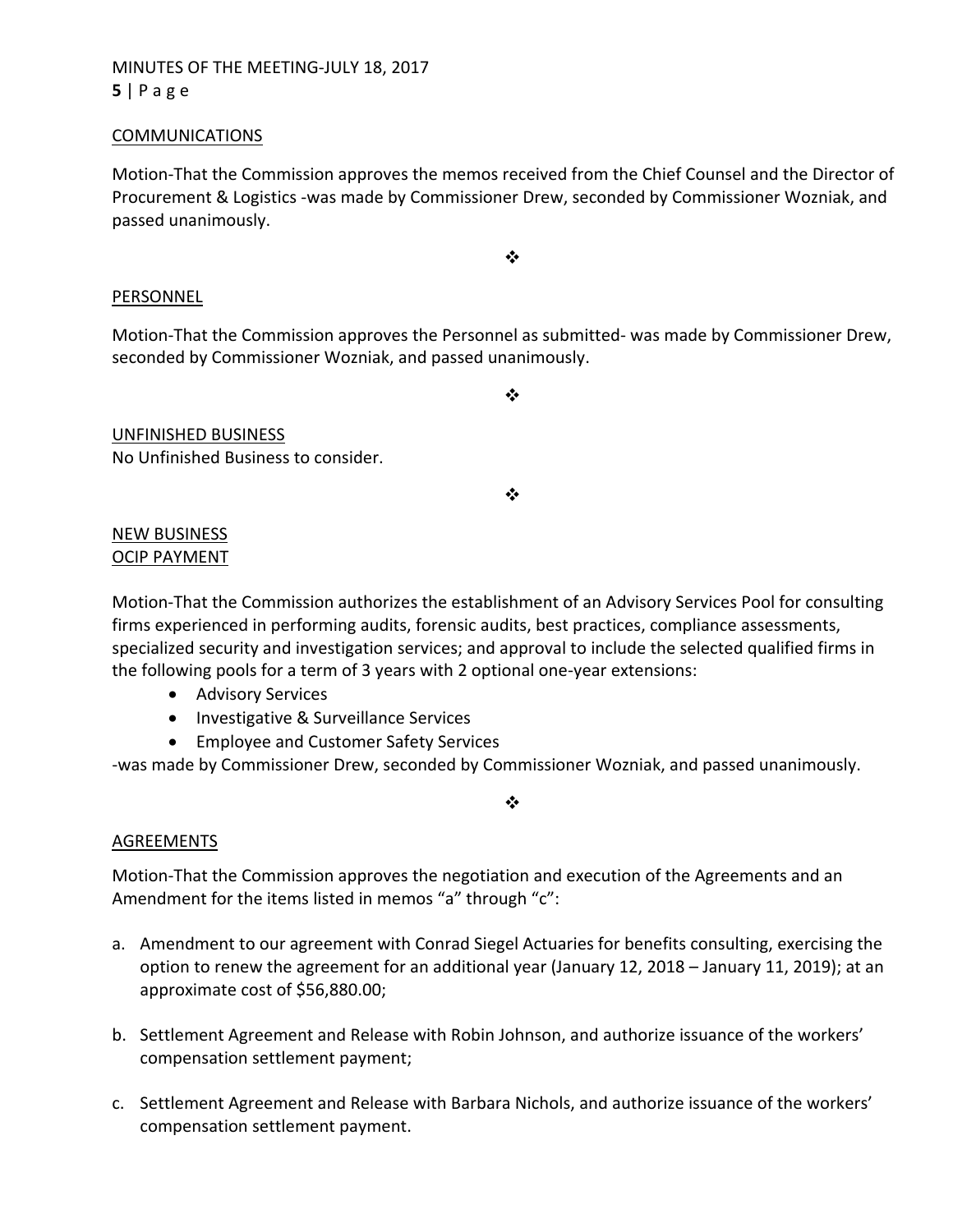# MINUTES OF THE MEETING‐JULY 18, 2017 **6** | Page

‐was made by Commissioner Drew, seconded by Commissioner Wozniak, and passed unanimously.

 $\cdot$ 

### RIGHT‐OF‐WAY REQUESTS

Motion-That the Commission approves the Right-of-Way Request for the items listed in memos "a" through "c":

- a. Acquisition of Right-of-Way #14151 (Country Meadows of South Hills Associates), a partial take parcel necessary for construction of the Southern Beltway, US 22 to I‐79 by authorizing payment of \$2,842.00 representing fair market value and pro‐rated taxes to Country Meadows of South Hills Assoc.; authorize the appropriate Commission officials to execute the Agreement of Sale and other documents that may be required for closing; authorize the payment of additional statutory damages as calculated by the Right‐of‐Way Administrator and approved by the Chief Counsel; and payment of damages to the property owner is contingent upon its delivery of a deed prepared by the Legal Department;
- b. Settlement of Right‐of‐Way #6402‐B (Dr. Nancy O. Brown), a partial take parcel necessary for the total reconstruction project from MP A20.00 to MP A30.00 by authorizing payment of \$100,000.00 representing payment of the jury verdict to Stevens & Lee, escrow agent; and authorize the payment of statutory delay damages as calculated by the Right‐of‐Way Administrator and approved by the Chief Counsel;
- c. Acquisition of Right‐of‐Way #17971 (Fairfield Southpointe, L.P.), a partial take parcel necessary for construction of the Southern Beltway, US 22 to I‐79 by authorizing payment of \$2,000,463.77 representing fair market value and pro‐rated taxes to Coon & Company, escrow agent; authorize the appropriate Commission officials to execute the Agreement of Sale and other documents that may be required for closing; authorize the payment of additional statutory damages as calculated by the Right‐of‐Way Administrator and approved by the Chief Counsel; and payment of damages to the property owner is contingent upon its delivery of a deed prepared by the Legal Department.

‐was made by Commissioner Drew, seconded by Commissioner Wozniak, and passed unanimously.

 $\bullet^{\bullet}_{\bullet} \bullet$ 

### TOLL INCREASE

Motion‐That the Commission approves the proposed 2018 annual toll increase of 6% for cash and E‐ZPass customers effective January 2018, which will apply to all portions of the Turnpike except:

- Delaware River Bridge‐no toll increase for E‐Zpass or Toll‐By‐Plate customers;
- Clarks Summit & Keyser Avenue-toll rates will increase in April 2018 (not January 2018) with the conversion of these locations to Cashless Tolling; and
- Findlay Connector‐toll rates will increase in April 2018 (not January 2018) or at the time of conversion to Cashless Tolling if different than April 2018, and will be the following: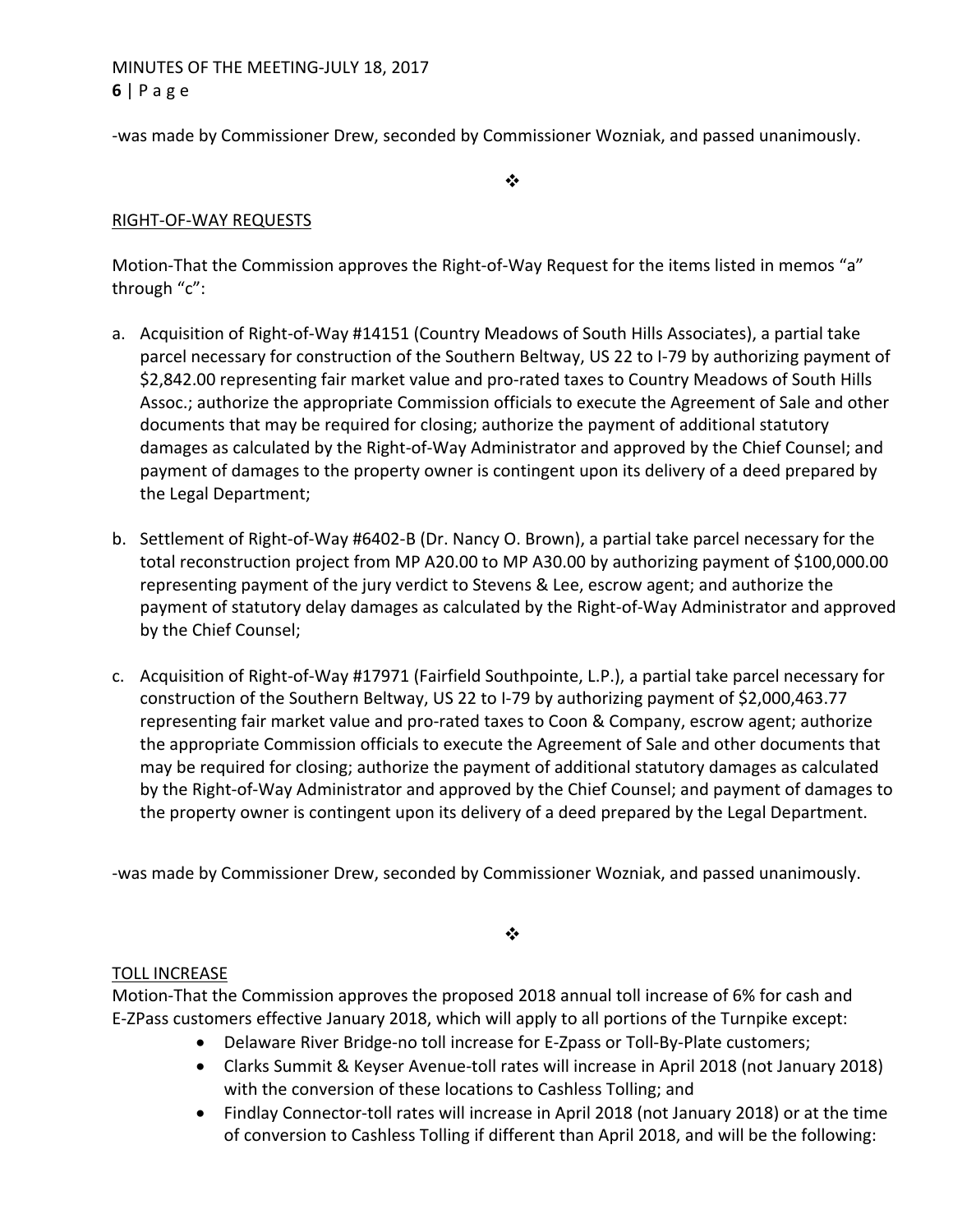## MINUTES OF THE MEETING‐JULY 18, 2017 **7** | Page

- $\blacksquare$  E-Zpass \$1.00
- Toll-By-Plate \$1.50

‐was made by Commissioner Drew, seconded by Commissioner Wozniak and passed unanimously.

 $\frac{1}{2}$ 

## PURCHASE ORDER

Motion‐That the Commission approves the Award of a Bid and the Issuance of a Purchase Order for tree clearing from MP 143.00 to MP 153.10, to the lowest responsive and responsible bidder, Sidelines Tree Service, LLC; at a total award of \$1,670,878.00‐was made by Commissioner Drew, seconded by Commissioner Wozniak, and passed unanimously.

 $\cdot$ 

## CHANGE ORDERS AND FINAL PAYMENT

Motion‐That the Commission approves the Change Orders and Final Payment for the items listed in memos "a" through "c":

- a. Change Order #3 for Contract #EN‐00150‐03‐02 for signing and sign structure replacement from MP M0.00 to MP M54.00 with Bruce & Merrilees Electric Co., for a 130‐day time extension to complete the drawings, fabrication, delivery and installation of Type A, C and F post mounted signs;
- b. Change Order #2 for Contract #T‐355.00P001‐3‐14 for widening and reconstruction of I‐95, Section D20 with James D. Morrissey, Inc., for an increase of \$662,701.82 to balance items to actual work completed, changes for excavation, drainage, fire hydrant and service relocation, fiber optic cable relocation, back fill and cap existing manhole, concrete barrier work, milling and paving, temporary impact attenuator, signing, ductile iron pipe, price adjustment for asphalt and diesel, topsoil placement, conduit and directional boring; for a revised not‐to‐exceed amount of \$119,860,364.93;
- c. Change Order #7 and Final Payment for Contract #A‐129.70S001‐3‐02 for the redecking of Bridge NB‐750 at MP A129.70 with Nyleve Bridge Corp., for a decrease of \$465,515.15 to balance items to actual work completed, changes for pavement markings, concrete repairs, mile post signs and markers, and railroad insurance; for a final contract value of \$16,133,907.75 and final amount due to the contractor of \$416,685.39.

‐was made by Commissioner Drew, seconded by Commissioner Wozniak, and passed unanimously.

 $\bullet^{\bullet}_{\bullet} \bullet$ 

### PSPC AWARDS

Motion‐That Commission approves the award of services and authorize the negotiation and execution of an agreement with the selected firm(s) for the items listed in memos "a" through "e":

- a. RFP #7662, financial advisory services;
	- PFM Financial Advisors LLC-AWARDED

‐was made by Commissioner Drew, seconded by Commissioner Wozniak, and passed unanimously.